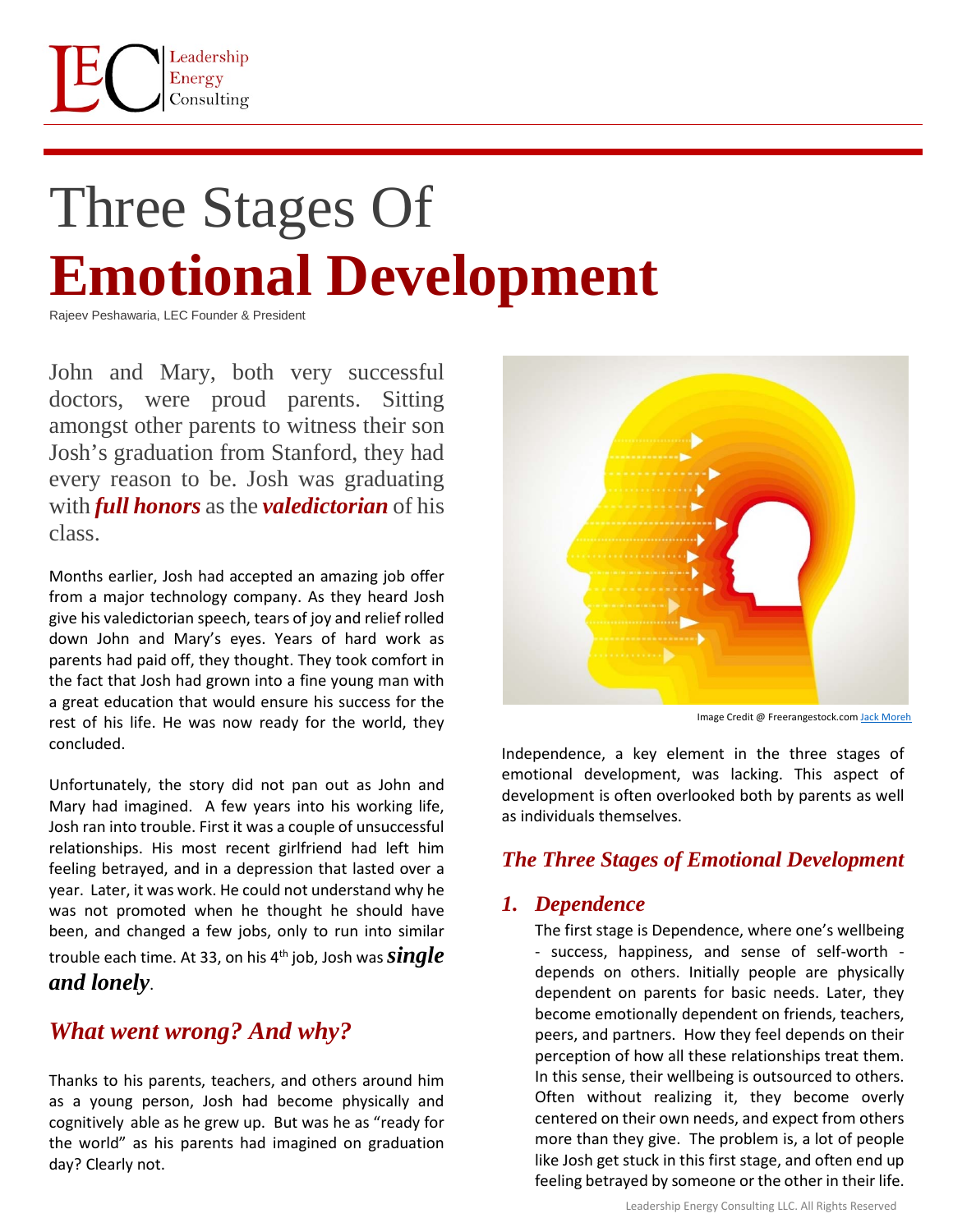#### *2. Inter-dependence*

Many people eventually get to this second stage, where they realize that one's own sense of wellbeing is intertwined with that of others. One must give in order to get, but It is not about instant gratification or perfect matching. Rather, one must care for others and give for the joy of giving itself; and hope that over time, others treat him the way he treats them.

#### *3. Independence*

Fewer people make it to the third stage, which is Independence. Here, one realizes that how one feels depends entirely on oneself. Now, one fully



understands that she has a choice to respond to life's situations in whichever way she likes. No one can hurt or insult her unless she allows herself to be hurt or insulted, because s*he* chooses how to feel. No one else can make her feel good or bad. She now develops a relationship with herself; and is at peace. She still cares for others as in the inter-dependence stage; but does not depend on others' behavior for her own happiness.

So how does one go about achieving the final stage of independence? By understanding and empowering oneself with three magical ideas: Gratitude, Forgiveness and Acceptance

#### *1. Acceptance*

True emotional independence is about accepting life's ups and downs with equanimity. Knowing that they can choose and control their own reaction (but not much else), they do not get carried away by excessive pride upon winning, or extreme sorrow upon losing. Acceptance begins with first truly understanding, then fully accepting who we are in terms of our strengths, weaknesses, wants



and desires. Only from this base of deep and honest self-awareness can we imagine what we want to be; and build towards that new self.

#### *2. Forgiveness*

Emotionally independent people know that the chemical reaction of anger or resentment happens inside one's own brain, and no other person can enter one's brain. If one forgives the offender, he rids himself of negative feelings. Instead of *"how dare you do this to me, let me show you,"* the selftalk becomes, *"I forgive you for losing control and saying/doing what you do. I do not feel the need to settle scores with you. It is up to you to recognize your behavior or not. I will not allow your behavior to trouble me"*

#### *3. Gratitude*

A truly independent person knows that if you fill your brain with gratitude for life's blessings, it is hard if not impossible to feel sorrow or pain at the same time. So, such people make gratitude a habit, and can lift themselves out of emotional lows much easier than others. For them, every day is Thanksgiving Day.